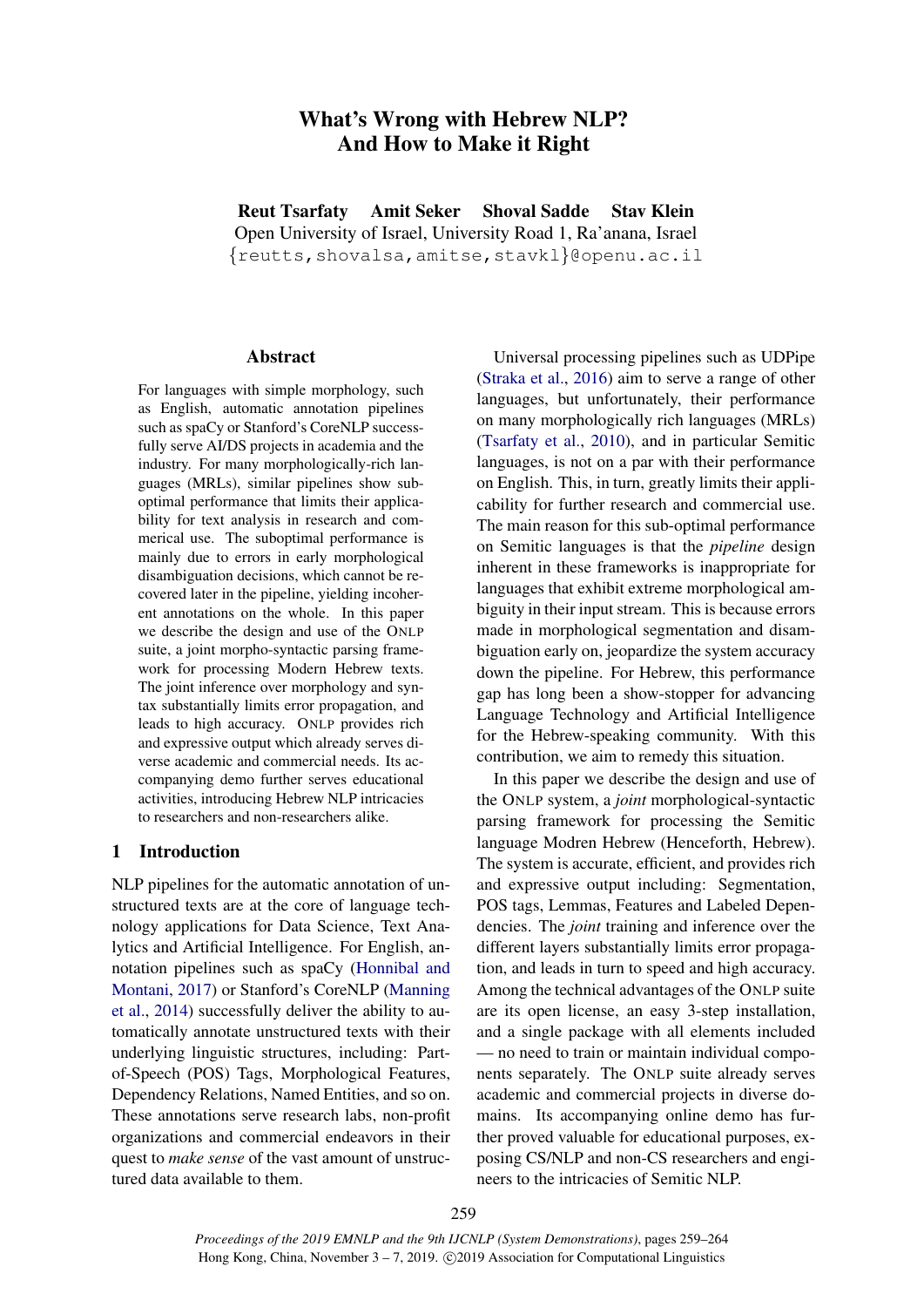#### 2 The Linguistic Challenge

In morphologically-rich languages (MRLs), each input token may consist of multiple lexical and functional units (henceforth, *morphemes*), each of which serves a particular role in the overall syntactic or semantic representation. In Hebrew, for example, the token *'*!וכשמהמעבדה *'*corresponds to five word tokens in English, each of which carrying its distinct role: *'*!ו) *'*and, CC), *'*!כש) *'*when, REL), 'מִ $'$  (from, IN), 'ה' (the, DT), 'מעבדה' (lab,  $NN$ ).<sup>[1](#page-1-0)</sup> This means that in order to process Hebrew texts, one first needs to segment the Hebrew tokens into their constituting morphemes. At the same time, Hebrew raw tokens are highly ambiguous. A token such as: *'*!הקפה *'*may be interpreted as *'*!הקפה) *'*orbit, NN), *'*!ה *'+*!*'* קפה) *'*the+coffee, DT+NN), or *'*!Pהק*'+*!*'* של *'+*!*'* היא) *'*perimeter of her, NN+POSS+PRP), etc. This is further complicated by the lack of diacritics in standardized texts, meaning that most vowels are not present, and thus out of context no reading is a-priory more likely than the others. Only *in context* the correct interpretation and segmentation become apparent.

These facts create an apparent loop in the design of NLP pipelines for Hebrew: *syntactic parsing requires morphological disambiguation – but morphological disambiguation requires syntactic context*. This apparent loop has called for the development of *joint systems* rather than *pipelines*, for Semitic languages processing [\(Tsarfaty,](#page-5-4) [2006;](#page-5-4) [Green and Manning,](#page-5-5) [2010\)](#page-5-5). This joint hypothesis has proven useful for Hebrew and Arabic phrasestructure parsing [\(Goldberg and Tsarfaty,](#page-5-6) [2008;](#page-5-6) [Green and Manning,](#page-5-5) [2010;](#page-5-5) [Goldberg and Elhadad,](#page-5-7) [2011\)](#page-5-7). The ONLP suite is a *dependency-based* parsing framework implementing this joint hypothesis, over the entire morpho-syntactic searchspace, as depicted in Figure [1](#page-1-1) [\(More et al.,](#page-5-8) [2019\)](#page-5-8).

### <span id="page-1-2"></span>3 The Architectural Design

The core of ONLP is *YAP (Yet Another Parser)*, a morpho-syntactic parser for morphological and syntactic analysis of Hebrew Texts. YAP reimplements and extends the structure-prediction framework of [Zhang and Clark](#page-5-9) [\(2011\)](#page-5-9). We describe *YAP* in detail in [More and Tsarfaty](#page-5-10) [\(2016\)](#page-5-10) and [More et al.](#page-5-8) [\(2019\)](#page-5-8). Here we only provide a bird's eye view of the architecture.

<span id="page-1-1"></span>

Figure 1: The Joint Morpho-Syntactic Search-Space. Lattice paths vary in length. Each lattice path can be assigned an exponential number of dependency trees.

In YAP we embrace the extreme morphological ambiguity in Hebrew. That is, we do *not* aim to resolve morphological ambiguity via preprocessing. The input to YAP is the complete *Morphological Analysis (MA)* of an input sentence x, termed here  $MA(x)$ .  $MA(x)$  is a *lattice* structure, consisting of all possible morphological analysis possibilities of the input sentence, as seen in the middle of Figure [1.](#page-1-1) Each *lattice arc* is a tuple specifying the *start-index*, *end-index*, the *form* of the segment, its *part-of-speech, lemma, features*, and the *index* of the raw token the arc

originated from. An *arc* in the lattice can serve as a *node* in a syntactic dependency tree. Each contiguous path in the lattice presents one valid morphological segmentation of the sentence, for which a dependency tree can be assigned, as in Figure [1.](#page-1-1) For each path in the lattice, there is an exponential number of dependency trees that are potentially applicable.

We refer to the task of selecting the most likely lattice-path as *Morphological Disambiguation* (MD), and to the task of selecting the most likely dependency tree for a given path as *Dependency Parsing* (DEP). For an input sentence  $x$ , our goal is to *jointly* predict a single pair of  $MD(x)$ and  $DEP(x)$  that are consistent with one another, and form the most-likely analysis of the sentence.

The MD component is the transition-based *morphological parser* of [More and Tsarfaty](#page-5-10)

<span id="page-1-0"></span><sup>&</sup>lt;sup>1</sup>We use the annotation conventions of [Sima'an et al.](#page-5-11) [\(2001\)](#page-5-11) that underlie the Hebrew SPMRL scheme [http://](http://www.spmrl.org/spmrl2013-sharedtask.html) [www.spmrl.org/spmrl2013-sharedtask.html](http://www.spmrl.org/spmrl2013-sharedtask.html).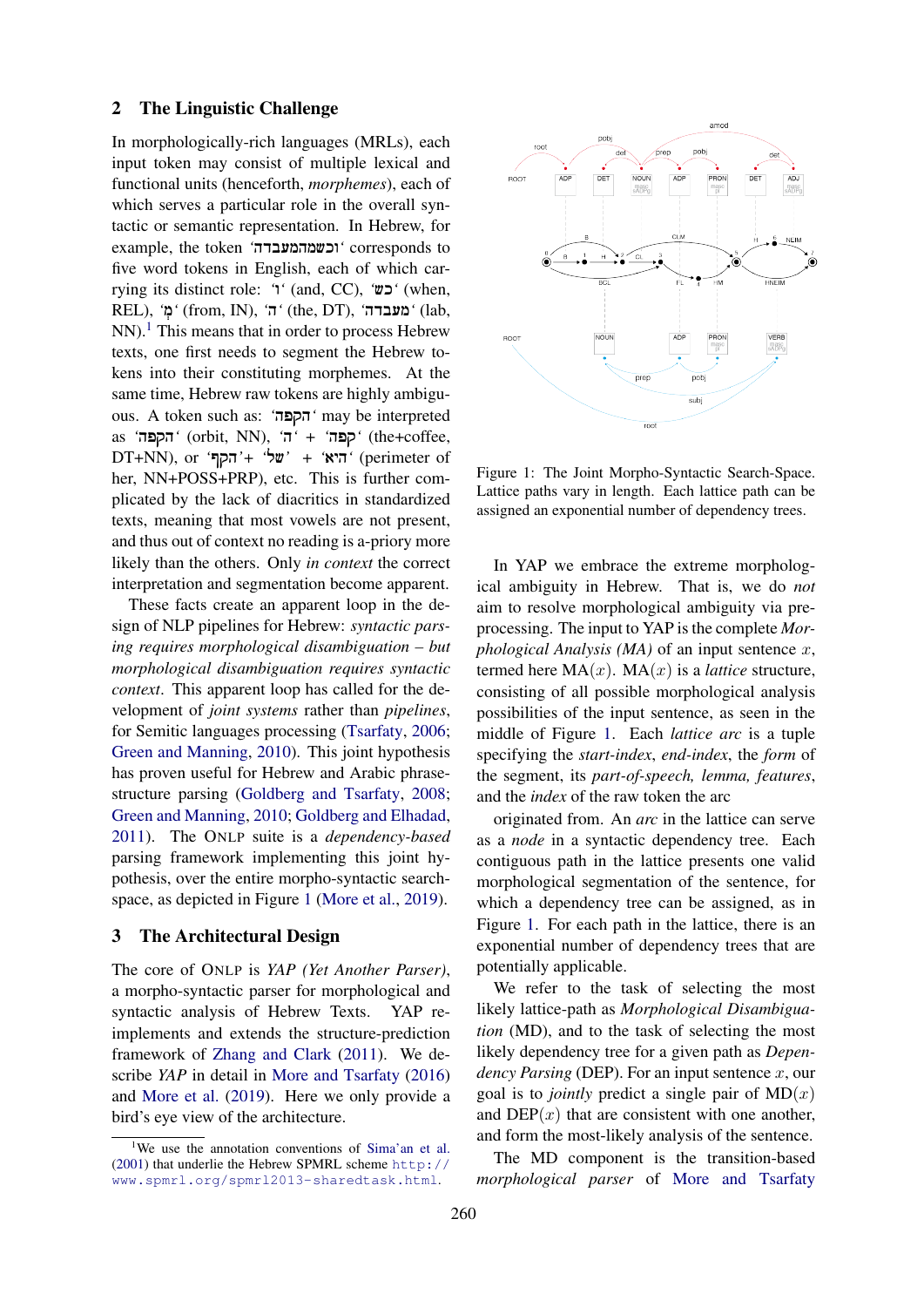[\(2016\)](#page-5-10), which is formally based on the structureprediction framework of [Zhang and Clark](#page-5-9) [\(2011\)](#page-5-9).  $MD$  accepts a sentence lattice  $MA(x)$  as input and delivers a selected sequence of arcs (morphemes)  $MD(x)$  as output. The transition-based system for MD selects arcs for MD one at a time. It decodes the lattice using beam-search, and keeps the K-best paths at each step, scored according to morpheme-level and token-level features, weighted via structured-perceptron learning.

The DEP component is a re-implementation of the [Zhang and Nivre](#page-5-12) [\(2011\)](#page-5-12) dependency parser for English, adapted for Hebrew. We assume an Arc-Eager transition system and beam-search decoding. Feature weights are learned via the structured perceptron. We employ a carefully-designed feature set that reflects linguistic properties of Hebrew such as its rich morphological paradigms, flexible word-order, agreement, etc. This provides SOTA results on Hebrew dependency parsing, albeit in Oracle (i.e., gold morphology) scenario.

Seen that both the MD and DEP realize the same formal framework and computational machinery, we can easily *unify* them and treat the morpho-synactic task as a single objective. The transition systems are combined and the beamsearch decoder interleaves morphological and syntactic decisions. Now morphological decisions may be affected by syntactic content, and vice versa. The architecture is depicted in Figure [2.](#page-2-0) In [More et al.](#page-5-8) [\(2019\)](#page-5-8) we compared the performance of our joint system to our own pipeline, and to other parsing systems available for Hebrew. Our empirical results in [More and Tsarfaty](#page-5-10) [\(2016\)](#page-5-10); [More et al.](#page-5-8) [\(2019\)](#page-5-8) show significant improvements of YAP's joint model for both the morphological and syntactic tasks, over all standalone morphological or syntactic parsers available for Hebrew.

# 4 The Annotation Scheme

We deliver automatic morpho-syntactic annotation of Hebrew texts based on the scheme of the SPMRL Hebrew dependency treebank. The SPMRL Hebrew scheme employs the labels of [Sima'an et al.](#page-5-11) [\(2001\)](#page-5-11) for morphology and POS tags, and the Unified-SD scheme of [Tsarfaty](#page-5-13)  $(2013)$  for the labeled dependencies.<sup>[2](#page-2-1)</sup> Specifically, we deliver the following annotation layers:

<span id="page-2-0"></span>

Figure 2: A bird's eye view of the Architecture

Morphological Segmentation The most basic form of analysis of Hebrew texts is the segmentation of raw tokens into multiple meaning-bearing units that we call *morphemes*. [3](#page-2-2) Due to orthographic and phonological processes, some morphemes do not appear explicitly in the surface form. Our segmentation recovers all morphemes, both overt and covert. For example, the token *'*!בבית) *'*in the house) is segmented as *'*!ב *'+*!*'* ה*'* .*'*בית!*' +*

Part-of-Speech (POS) Tags Each morphological segment is assigned a single Part-of-Speech tag category that indicates its syntactic role. The set of tags used by the system is based on the SPMRL scheme which in turn adopts the POS labels from [Sima'an et al.](#page-5-11) [\(2001\)](#page-5-11) (detailed in our appendix).

Morphological Features Along with the POS category, we specify for each segment the properties that are signalled by inflectional morphology. The scheme encodes the following properties: Number [S (Singular) / P (Plural) / D (Dual)], Gender [F (Female) / M (Male) / F,M (both)], **Person** [1 / 2 / 3 / A (All)],<sup>[4](#page-2-3)</sup> and **Tense** [Past, Present, Future, Imperative, Infinitive].[5](#page-2-4)

Lemmas Each segment is also assigned a lemma, i.e., the cannonical representation of its core (uninflected) meaning.<sup>[6](#page-2-5)</sup> For Hebrew nouns and adjectives, the lemma is chosen to be the Masculine-Singular form. For verbs, the lemma is in the Masculine-Singular-3per form in Past tense.

<span id="page-2-1"></span> $2$ With an eye for future comparability, we further developed a conversion algorithm to convert the dependency tree from Unified-SD to Universal Dependencies (UD).[https:](https://universaldependencies.org/) [//universaldependencies.org/](https://universaldependencies.org/)

<span id="page-2-2"></span><sup>3</sup> In UD they are called *words*. In Hebrew NLP they are called *segments*. We use *morphemes* or *segments* herein.

<span id="page-2-3"></span><sup>&</sup>lt;sup>4</sup>A is used in cases where all analyses are valid, such as in Beinoni form - 'אוכלת' (I/you/she eat.singular.feminine)

<span id="page-2-5"></span><span id="page-2-4"></span><sup>5</sup> Present-tense verbs and participles are tagged 'Beinoni'.  $6$ Note that due to high morphological fusion in Hebrew, simple surface-based *stemming* will not suffice.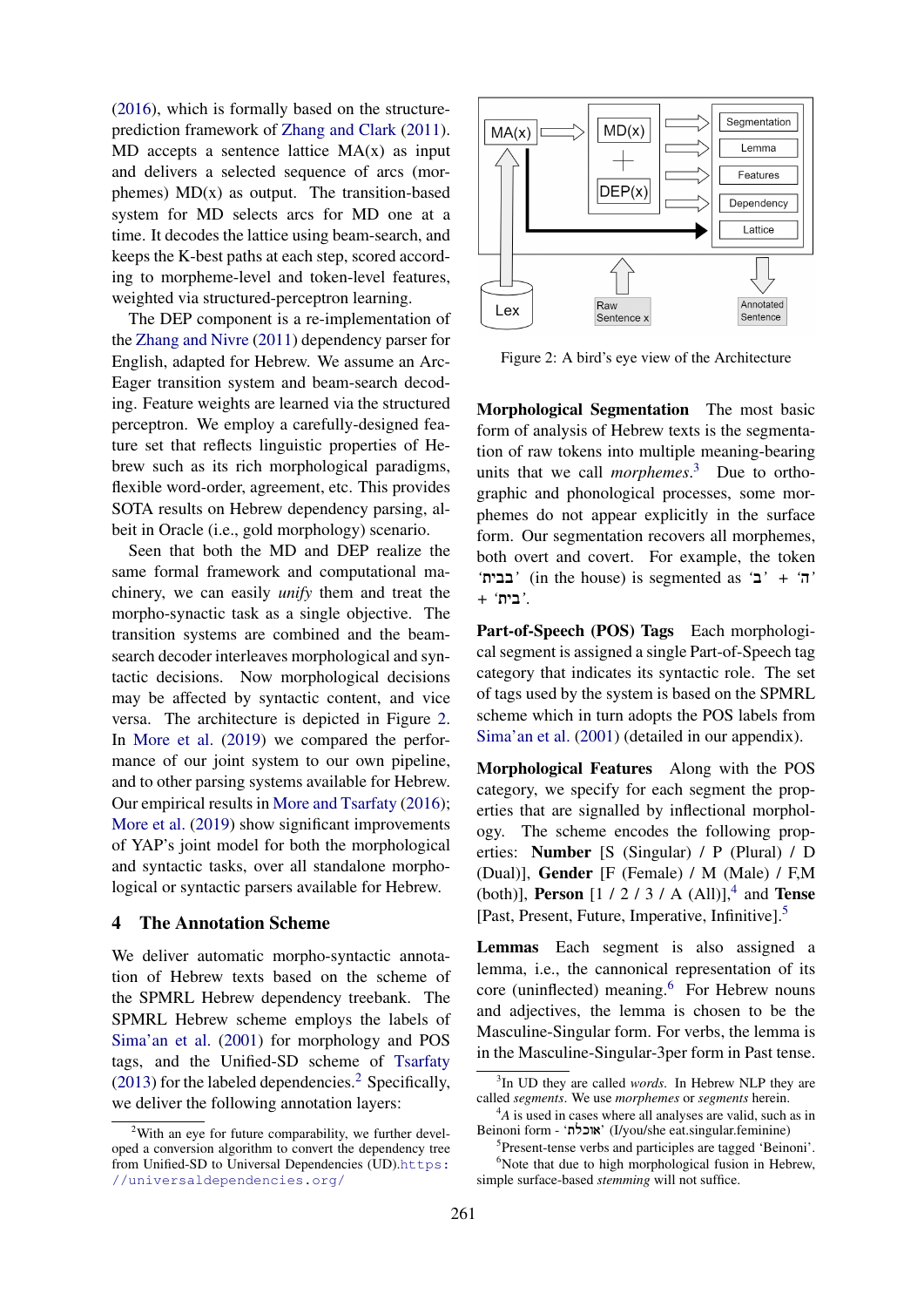Dependency Tree The dependency tree is defined over all morphological segments and an artificial root node. It consists of a set of labeled binary relations that indicate the bi-lexical dependencies between segments. Note that the SPMRL dependency scheme, as opposed to UD, always selects *functional* heads, rather than lexical heads. The dependency labeling is based on the scheme from [Tsarfaty](#page-5-13) [\(2013\)](#page-5-13), repeated in the appendix.

Lattices As explained in section [3](#page-1-2) above, a word can be segmented into morphemes in multiple ways, which are constrained by a broad-coverage lexicon. In addition to the parsed output, we make available for each input sentence its sentence lattice, i.e. the set of all possible segmentations for a given sentence, along with all possible morphosyntactic analyses for each arc.

# 5 Technical Details and Forms of Use

YAP is implemented in the Go language.<sup>[7](#page-3-0)</sup> It requires 6GB of RAM to run, and employs a simple 3-step installation, given in the supplementray material. The input to the system is a tokenized sentence, with tokens appearing one per line, and a line break after every sentence.[8](#page-3-1) The output is a dependency tree (where each node in the tree is a lattice arc) provided in the CoNLL-X format [\(Buchholz and Marsi,](#page-5-14) [2006\)](#page-5-14). YAP is trained on the Hebrew section of the SPMRL shared task. It also makes use of the broad-coverage lexicon of [Itai and Wintner](#page-5-15) [\(2008\)](#page-5-15) for finding all potential lattice paths. In case of out-of-vocabulary (OOV) items, we employ a simple heuristic where we suggest the 10 most-likely analyses of rare tokens observed during training.

Simple Use | Command line From the command line, one can process one input file at a time, with a single sentence or more. The input file must be formatted with a single token per line, and an empty line denoting the end of every sentence.

Processing a file is done in 2 steps: First, run Morphological Analysis using ./yap hebma to generate a sentence lattice containing all possible morphological breakdowns of each token. YAP will save the lattice to the file specified via the -out flag.

Now you can run joint Morphological Disambiguation and Dependency Parsing using ./yap joint to jointly predict the best lattice path and corresponding dependency tree. The input to this command is the output file generated in the previous step, and there are 3 output files: one containing word segments, one containing the disambiguated lattice path, and one containing the complete dependency tree in CoNLL-X format.

Advanced Use | RESTful API YAP can run as a RESTful server that accepts parse requests. To do this simply start the server, listening on localhost port 8000. Now you can call the joint endpoint with a json object containing the list of tokens to process in the HTTP data payload. The response is a json object containing the three output levels (MA, MD and Dep). You can use jq and sed (or any other json and line processing tools) to format the (tab separated value) responses and reassemble the output. Check our appendix for an illustration.

Educational Use | The Online Demo In 2018 we decided to create an online demo of the system, for educational purposes: (i) To expose NLP/AI researchers to NLP capabilities available for Hebrew. (ii) To educate non-CS scientists and engineers who work with Hebrew data (e.g., digital humanities) on text annotations that can potentially be useful for their applications. (iii) To launch outreach activities where we teach *what is NLP* to the local community (e.g., school kids).<sup>[9](#page-3-2)</sup>

To use the demo, simply go to [onlp.openu.](onlp.openu.ac.il) [ac.il](onlp.openu.ac.il) and type a Hebrew sentence in the textbox. The demo is built with Django and Bootstrap web frameworks. It sends the user's Hebrew text input to the ONLP server, which returns a CoNLL-X formatted parse along with the complete sentence lattice. Pre-processing includes pre-morphological tokenization of the input, where punctuation is being separated from the tokens. Double quotation marks are being separated from the word unless they appear before the last character of the word, to avoid over-segmentation of acronyms.<sup>[10](#page-3-3)</sup> The tokenized sequence is then passed to the ONLP server. The CoNLL-X output is then processed into the following layers: the FORM column is concatenated and presented as "Segmented Text", and the POS, LEMMA, FEATS and DEPS are pre-

<span id="page-3-1"></span><span id="page-3-0"></span><sup>7</sup><https://golang.org/>

<sup>&</sup>lt;sup>8</sup>We assume the tokenization convention of MILA [\(Itai](#page-5-15) [and Wintner,](#page-5-15) [2008\)](#page-5-15).

<span id="page-3-2"></span><sup>9</sup>E.g., [https://www.youtube.com/watch?v=](https://www.youtube.com/watch?v=TFwQeoKpznA&feature=youtu.be) [TFwQeoKpznA&feature=youtu.be](https://www.youtube.com/watch?v=TFwQeoKpznA&feature=youtu.be)

<span id="page-3-3"></span> $10$ Acronyms in Hebrew are written with a quotation mark before the last letter, e.g. 'ארה"ב' (USA) .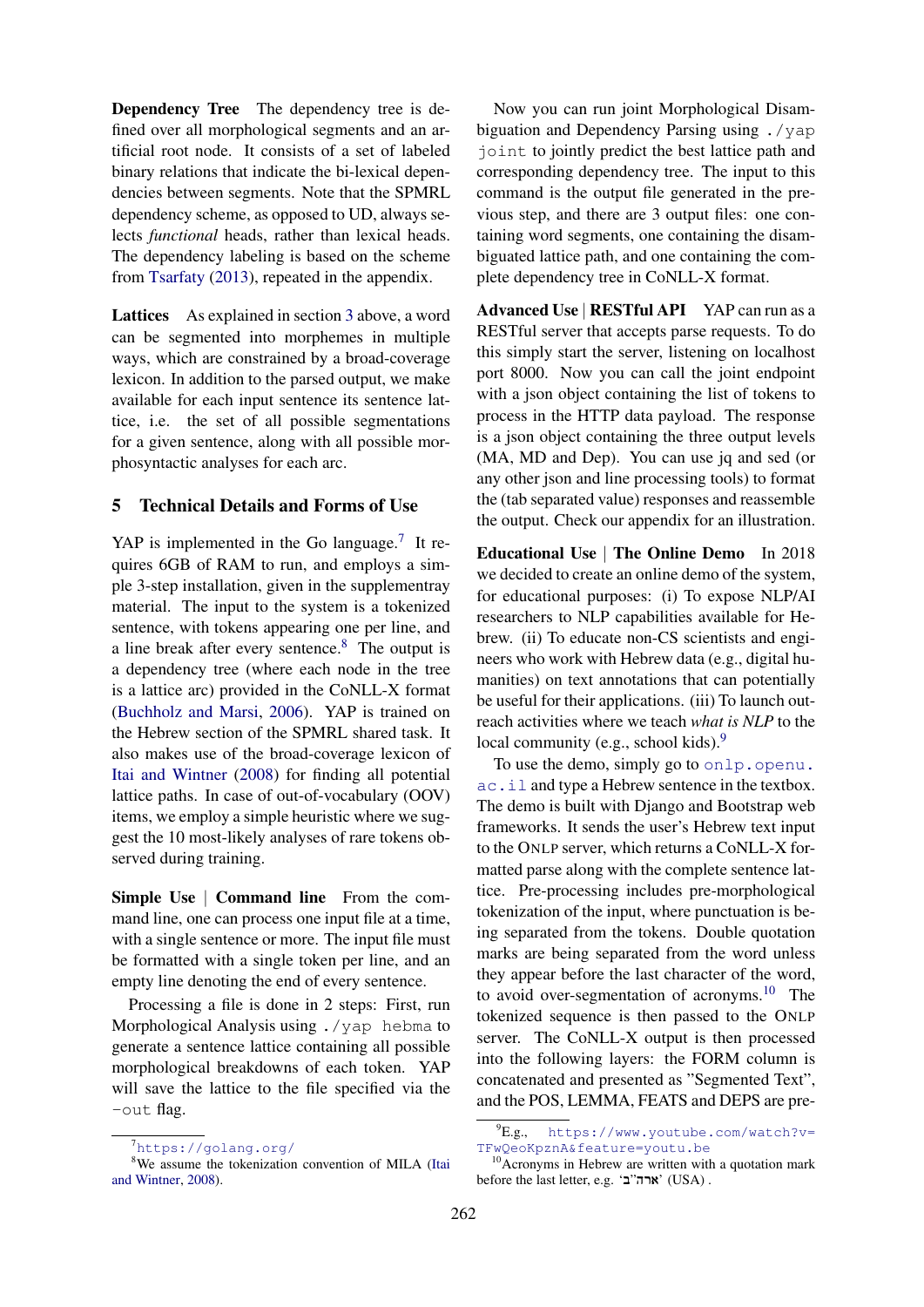<span id="page-4-3"></span>

|                  |  |  | Tok MA MD POS Lem Feats | Deps | Joint |
|------------------|--|--|-------------------------|------|-------|
| <b>Tasks</b>     |  |  |                         |      |       |
| <b>MILA</b>      |  |  |                         |      |       |
| <b>NITE</b>      |  |  |                         |      |       |
| Hebrew-NLP       |  |  |                         |      |       |
| Adler            |  |  |                         |      |       |
| Goldberg         |  |  |                         |      |       |
| <b>Pipelines</b> |  |  |                         |      |       |
| <b>UDPipe</b>    |  |  |                         |      |       |
| CoreNLP          |  |  |                         |      |       |
| <b>ONLP</b>      |  |  |                         |      |       |

Table 1: Existing Coverage for Hebrew NLP Tasks

sented in separate accordion tabs. Furthermore, the demo presents the sentence lattice which is the input to the joint parser. This is useful for debugging, and for analyzing lexical-coverage in out-ofdomain scenarios.

Expert Use | Out of Domain Scenarios A bottleneck for the system in out-of-domain parsing scenarios is the coverage of the lexicon. We rely on a general-purpose lexicon containing over 500K entries. OOV words are treated via heuristics we designed, which are suitable for the general case only. However, identifying vocabulary items accurately may be critical when applying the parser to new domains with domain-specific information (medical, financial, political, etc.). Fortunately, we can extend the system with a domainspecific lexicon, thus extending the MA coverage. Due to joint inference, the availability of a better suited *lexical* analysis triggers better *lexicosyntactic* decisions on the whole.<sup>[11](#page-4-0)</sup>

## 6 Related and Future Work

Hebrew NLP in general and Hebrew parsing in particular are known to be challenging, due to interesting linguistic properties, the scarcity of annotated data, and the small research community around. So, Hebrew has been seriously understudied in NLP. During the early 2000s, the MILA knowledge center was established, where the two of the main Hebrew resources for NLP were developed: the Hebrew treebank [\(Sima'an et al.,](#page-5-11) [2001\)](#page-5-11) and the Hebrew Lexicon [\(Itai and Wintner,](#page-5-15) [2008\)](#page-5-15).

Morphological Taggers for Hebrew using local linear-context have been trained on these data and were made available for free use [\(Adler and El](#page-5-16)[hadad,](#page-5-16) [2006;](#page-5-16) [Bar-haim et al.,](#page-5-17) [2008\)](#page-5-17). However, their performance was not on a par with parallel tools for English and thus insufficient for commercial use. Hebrew dependency parsing was initially provided by [Goldberg and Elhadad](#page-5-18) [\(2009\)](#page-5-18), but the parser provided *unlabeled* dependency, and the pipeline relied on Adler's morphological tagger. This left the predicted dependency trees inaccurate and unsatisfying. *Joint* morpho-syntactic models for constituency-based parsing based on [Tsarfaty](#page-5-19) [\(2010\)](#page-5-19) showed good performance on benchmark data, but was never released for open use.

With the development of the UD treebanks collection, general frameworks such as UDPipe [\(Straka et al.,](#page-5-2) [2016\)](#page-5-2) and CoreNLP [\(Manning et al.,](#page-5-1) [2014\)](#page-5-1) have been trained on the Hebrew UD treebank, and made the model available. However, these models provide performance that is still far from satisfactory. As we also demonstrate in our screen-cast, $12$  these systems make critical mistakes, even with the simplest sentences. We conjecture that this is due to their inherent pipeline assumption: initial layers of processing present many mistakes. due to the extreme morphological ambiguity, and later layers cannot recover. $^{13}$  $^{13}$  $^{13}$  Notably, neural-network models utilizing word embeddings, (e.g., UDPipe) also lag behind.

Table [1](#page-4-3) shows the task-coverage of existing tools and toolkits for NLP in Hebrew, academic as well as private initiatives (NITE,Hebrew-NLP). The task-coverage of the ONLP suite we present is on a par with international standards (UD-Pipe, CoreNLP), and its level of performance was shown to exceed all existing models [\(More et al.,](#page-5-8) [2019\)](#page-5-8). We are currently working towards Named-Entity Recognition as well as Open Information Extraction, to be added to ONLP in the near future.

### 7 Conclusion

This paper presents ONLP, a complete languageprocessing framework for automatic annotation of Modern Hebrew Texts. The framework covers morphological segmentation, POS tags, lemmas and features, and dependency parsing, predicted jointly. The system is easy to install and to use, and we support multiple forms of usage fitting user-personas with different needs. We hope the availability of an open-source, accurate, and easyto-use system for NLP in Hebrew will benefit the local NLP open-source community and greatly advance Hebrew language technology research and development, in academia and in the industry.

<span id="page-4-1"></span><sup>12</sup>[https://www.youtube.com/watch?v=](https://www.youtube.com/watch?v=H6pvh1x20FQ) [H6pvh1x20FQ](https://www.youtube.com/watch?v=H6pvh1x20FQ)

<span id="page-4-2"></span><sup>&</sup>lt;sup>13</sup>Our detailed qualitative error analysis in [More et al.](#page-5-8) [\(2019\)](#page-5-8) indeed confirms this conjecture.

<span id="page-4-0"></span> $11$ We discuss how exactly this is executed in the appendix.